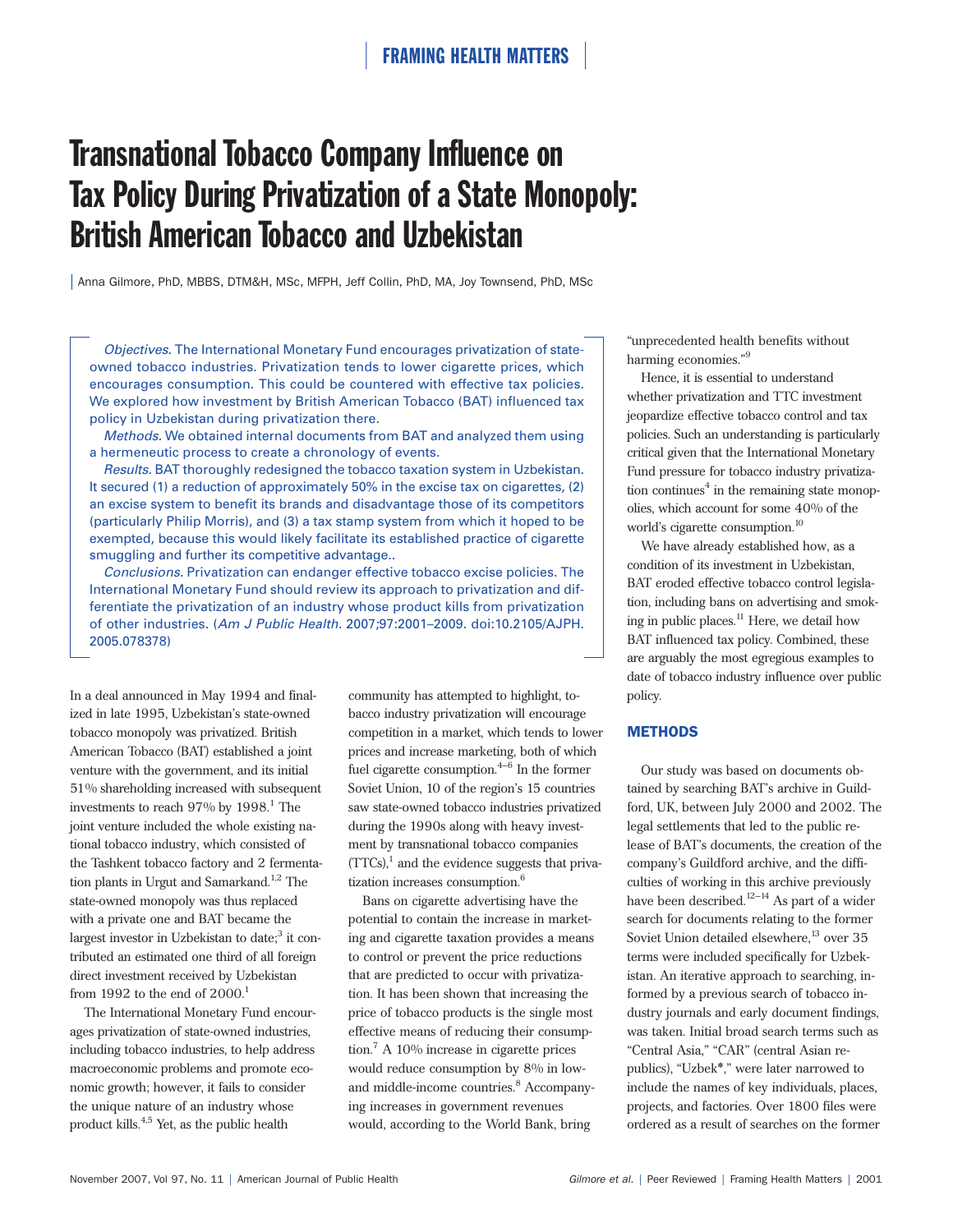Soviet Union and took up to 2 years to be delivered by BAT.

We used an approach to company document analysis described by Forster and complemented it by using archival techniques recommended by Hill.<sup>15,16</sup> Once obtained, individual documents were indexed in a project database designed specifically for analyzing tobacco industry documents. A total of 302 documents were coded as relevant to Uzbekistan. The database then was used to extract documents that focused on "pricing and taxation" and "policy influence" in Uzbekistan and to sort them by date to construct a chronology of events. To ensure that all relevant documents were retrieved, we did a secondary search of all 302 indexed documents on Uzbekistan.

To contextualize and triangulate findings, documents on taxation in other countries of the former Soviet Union were retrieved from the project database. Documents that detailed broader company policies on taxation were subsequently identified using the online BAT Documents Archive, which was established in  $2004<sup>12</sup>$  using combinations of search terms including "taxation," "excise," and "company plan." Additional information was obtained from a background literature review, a hand search of tobacco industry journals dating from the start of 1990 to the end of 2000, and an internet search for relevant articles in regional English-language newspapers.

Obtaining in-country information was seriously limited by the deterioration of the political situation in Uzbekistan during the course of our work, most notably worsening human rights abuses under Uzbek President Islam Karimov's regime, which has been in power since independence in  $1991$ .<sup>17,18</sup> We nevertheless interviewed a number of individuals who substantiated our findings. For their own safety, these people cannot be named, because it is known that individuals active in tobacco control in Uzbekistan have been subject to harassment and torture.

### RESULTS

BAT's efforts to influence tax policy in Uzbekistan occurred within the context of a broader commitment in the 1993–1997 Company Plan to "actively seek to influence governments with regard to the level and

structure of tobacco taxation in order to promote market growth and to secure competitive advantage."19 A subsequent paper outlining group policy on indirect taxation exhorts the pursuit of "(e)very opportunity to reduce the level of taxation"<sup>20</sup> while emphasizing the development of contacts with politicians and officials:

Government officials responsible for tobacco excise and VAT [value added tax] planning and control . . . should be identified and sufficient regular contact maintained while Ministerial (Government and Opposition) contacts should also be maintained to ensure that the Company is well placed to have its views taken into consideration. . . . Such relations should establish BAT as the Company to which Government will turn when they need advice and assistance upon any aspect of excise taxation. . . .<sup>20</sup>

Our previous work suggests that this approach was followed in the former Soviet Union, and BAT established a team specifically to advise governments in new markets on excise regimes.<sup>21</sup>

Between 1994 and 1995, at the time BAT was negotiating its investment, only about one fifth of the estimated 14 to 22 billion cigarettes consumed in Uzbekistan were domestically manufactured.<sup>22,23</sup> The government, therefore, actively encouraged cigarette imports to compensate for the inadequate domestic production:24 no import license was required $^{25}$  and no import duties or excise taxes were levied on imports. $24,26,27$  Instead, cigarettes produced in one country within the Commonwealth of Independent States (of which Uzbekistan was a member) were supposed to be taxed before being free to move to another country.26 By contrast, excise taxa- $\mu$ <sup>22</sup> was applied to domestically produced cigarettes according to cigarette class; lower quality unfiltered cigarettes enjoyed a tax advantage.  $^{\rm 27-30}$ 

Despite the tax advantages given to imports, documents suggest that BAT was complicit in smuggling cigarettes to Uzbekistan.31–33 By 1992, BAT had established imports to Uzbekistan.<sup>31</sup> Later statements suggest these imports were largely smuggled.32,33 For example, in 1994 Ulrich Herter, the managing director of tobacco at BAT Industries, stated that business in central Asia and the Caucasus is "transit business,"<sup>32</sup> a BAT euphemism for smuggling.<sup>34</sup> Similarly, as BAT's

deal appeared imminent, Simon Smith, a BAT accountant, queried, "[w]ould it be possible to negotiate the legal import and promotion of BAT brands now that [BAT] will manufacture in future? Do we want to do this?"33 suggesting that BAT had previously been reliant on illegal imports.

BAT's approach in Uzbekistan was, in this respect, similar to that followed through the rest of the region; smuggling was one of its key market entry strategies.<sup>13</sup> Smuggling enabled BAT to establish demand for its brands before it had begun domestic manufacturing and to ensure that they were available cheaply, thereby stimulating consumption. The presence of smuggled cigarettes in the market would also be used to argue against the imposition of high taxation rates, based on the argument that high rates would encourage smuggling. TTCs have used this spurious argument elsewhere to persuade governments to reduce taxation rates.<sup>35</sup> However, as BAT's practices in Uzbekistan make clear, smuggling was taking place despite the very low taxes on imports and thus, as elsewhere, was not driven by taxation rates.<sup>36</sup>

BAT projected that between 1993 and 1999 annual cigarette consumption would increase dramatically from 22 to 32 billion units (a 45% increase), with BAT obtaining an 80% market share based on annual sales exceeding  $25$  billion.<sup>11,23</sup> To achieve this BAT planned to increase capacity at the Tashkent tobacco factory from 4 to 10 billion units by 1996 and to construct a new factory where capacity, variously estimated at between 15 and 30 billion units, would be reached by 1998.23,37 Once production capacity at the Tashkent factory was reached, BAT planned to close the factory, which was limited by its small site size and location in a prime residential area next to a maternity hospital.<sup>23,37</sup> During this period, BAT cigarettes would be available largely as imports. Competitive threats to BAT's predominance in Uzbekistan, therefore, would emerge from 2 areas: first, from the widespread availability of other smuggled and cheap cigarette imports,37,38 and second, from Philip Morris International. In 1993, Philip Morris had bought the Almaty Tobacco Factory in neighboring Kazakhstan<sup>1,39</sup> and its Marlboro and L&M brands were the main competitors to BAT's brands in the more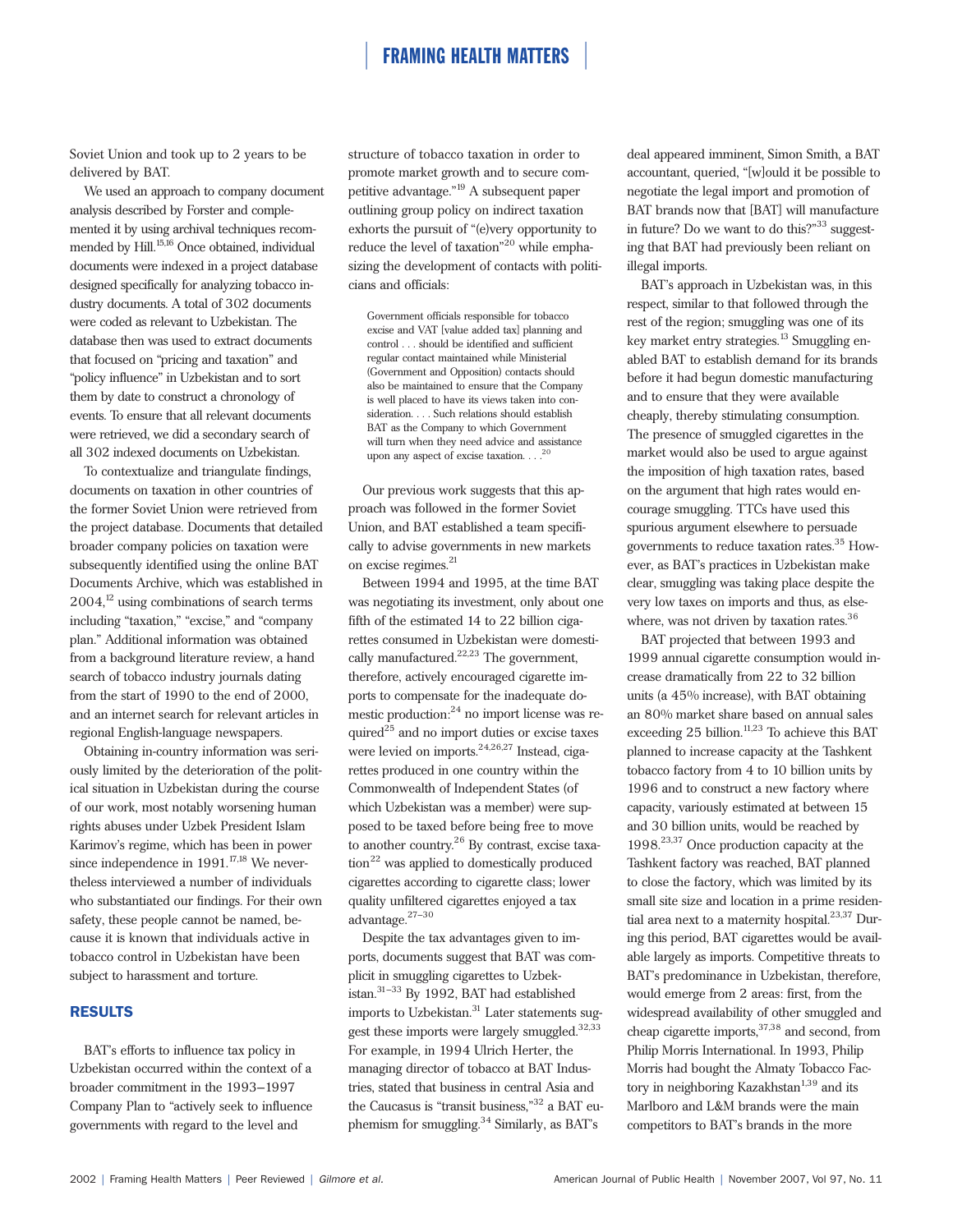expensive price categories.37 The formation of a free trade area between Kazakhstan, Kyrgyzstan, and Uzbekistan $^{2,40}$  escalated this competitive threat.

### British American Tobacco's Taxation Strategy for Uzbekistan

BAT's approach to tobacco taxation in Uzbekistan was shaped by this competitive environment. Its strategy, which emerged somewhat erratically over time, included five main goals: (1) to introduce protective import taxes, (2) to equalize excise on imports and domestic production,  $38,41,42$  (3) to reduce excise rates, $43$  (4) to develop tax reforms to benefit BAT's brands,  $30,42$  and (5) to ensure the proper control and collection of taxes, particularly on competitors' imports.<sup>41,42,44</sup> Each is considered in turn.

#### Introducing Protective Import Taxes

BAT noted in June 1993 that the financial attractiveness of its proposed investment was "highly sensitive to the tax structure, particularly to the excise regime"<sup>45</sup> and indicated that excise and import duty reform were "[e]ssential elements in any BAT investment."

The company's initial priority was to secure the imposition of import duties, which in BAT's words, was an "agreement to protect the domestic tobacco products by use of punitive import duties,"<sup>46</sup> although excise reforms were also desired.<sup>47</sup> The Uzbeks appeared to quickly acquiesce.<sup>48</sup> BAT's chief executives committee noted on November 29, 1993, "[t]he Uzbek government ... has indicated that it is willing to undertake reforms, including lower excise rates and the introduction of appropriate import duties."<sup>41</sup> Despite this promising start and BAT's ultimate success in influencing tax policy, the process was to prove more tortuous for BAT than initially anticipated.

In December 1993, Sir Patrick Sheehy, chairman of BAT, promised Uzbek President Islam Karimov "a team of excise experts to advise and assist the Uzbek authorities."49 BAT's experts, David Bishop and Chris Dufty, first visited in January 1994.<sup>50</sup> After a series of meetings during this<sup>27</sup> and other visits<sup>29,51</sup> BAT established links and was determined to work closely with the Taxes and Finance Ministries. Key contacts were Deputy Minister of

Tax Inspection Abdulla Mamasaatovich<sup>29</sup> and Deputy Finance Minister Abdoulla Abdoukadirov, who were charged with indirect tax policy.27,51 One document indicates that although "interested in collecting revenue" these officials were "not very sure about how to do it."<sup>27</sup> Others indicate that they were confused about<sup>52</sup> and lacked expertise in tax policy, as a summary of one meeting outlines:

Dr Abdoukadirov continued to be open and friendly, was appreciative of the information provided by BAT on international indirect tax treatments and very keen that BAT should work with him and his officials on the drafting of indirect tax legislation and the setting up of collection and control procedures, which he admits they have neither the personnel or expertise to do*.* 51

Such a lack of experience would present BAT with opportunities both to influence policy and to educate the ministers as to its own version of excise policy.<sup>53</sup>

On the import tax issue, Bishop and Dufty noted during their January 1994 visit that Abdoukadirov recognized the importance of levying import duties to raise revenue and protect the local industry: a 50% import duty on cars had already been introduced to accompany joint ventures with Mercedes and Daewoo.<sup>27</sup> Abdoukadirov volunteered similar protection to the cigarette industry.<sup>27</sup> He also "confirmed his complete willingness to work with BAT on an overhaul of the tax system should any joint venture go ahead."<sup>27</sup> William Wells, of Schroders, BAT's advisors, recorded that "the excise authorities appear very receptive to excise proposals . . . the impression was that BAT could have almost any exemption it wanted."<sup>54</sup>

Despite this apparent progress, at a meeting with the Ministry of Finance on February 23, 1994, BAT learned that previous promises of "full cooperation with BAT . . . in order to introduce a suitable indirect tax structure" would not be realized. $51$  Instead, the Uzbek government had introduced a number of changes contrary to BAT's proposals.<sup>51</sup> Most notable was a presidential decree banning import duties which, driven by the country's need for imports, had been introduced in February  $1994^{55,56}$  seemingly without BAT's knowledge. $^{51}$  BAT was also disappointed to learn that a decree issued March 1, 1994, would increase cigarette excise rates.26,52 The new rates represented an approximate 2.25-fold rise from previous levels for all four cigarette categories (Table 1); class 1 cigarettes (the most expensive) were now to be taxed at 90%.<sup>26</sup>

Formal negotiations on a share purchase agreement commenced against this background. BAT ensured that the issue of excise reform was prominent and sought Ministry of Finance representation on the lead negotiation team claiming that "an important part of BAT's conditions for investment relate to fiscal and excise matters."57 It is also likely that BAT's developing relationship with Abdoukadirov

### **TABLE 1—Ad Valorem Cigarette Excise Tax Rates, by Cigarette Class: Uzbekistan, 1993–1995**

| Cigarette Class and Brand Examples       | Excise Tax Rate, % |            |                              |
|------------------------------------------|--------------------|------------|------------------------------|
|                                          | 1993-Early 1994    | March 1994 | February 1995 <sup>a,b</sup> |
| Class 1 (e.g., Uzbekistan, filter brand) | 40                 | 90         | 40                           |
| Class 2 and 3 (e.g., Astra, plain)       | 25                 | 56         | 25                           |
| Class 4 (e.g., Risk, plain)              | 15                 | 34         | 25                           |
| Papirossy <sup>c</sup>                   | 20                 | 45         | 25                           |

S*ource.* Based on references 22, 26, 27, 29, 30, 43.<br><sup>a</sup>Rates were proposed by British American Tobacco (BAT) in June 1994 and were in place by February 2005.

<sup>b</sup>Class 2 and 3, Class 4, and Papirossy were combined by BAT into 1 category for taxation purposes (i.e., all to be taxed at 25%).

<sup>c</sup>A type of filterless cigarette popular in the former Soviet Union. Papirossy cigarettes had a long, hollow mouthpiece that could be twisted before smoking and were filled approximately one third full with either pure Oriental tobacco or a mixture of tobaccos.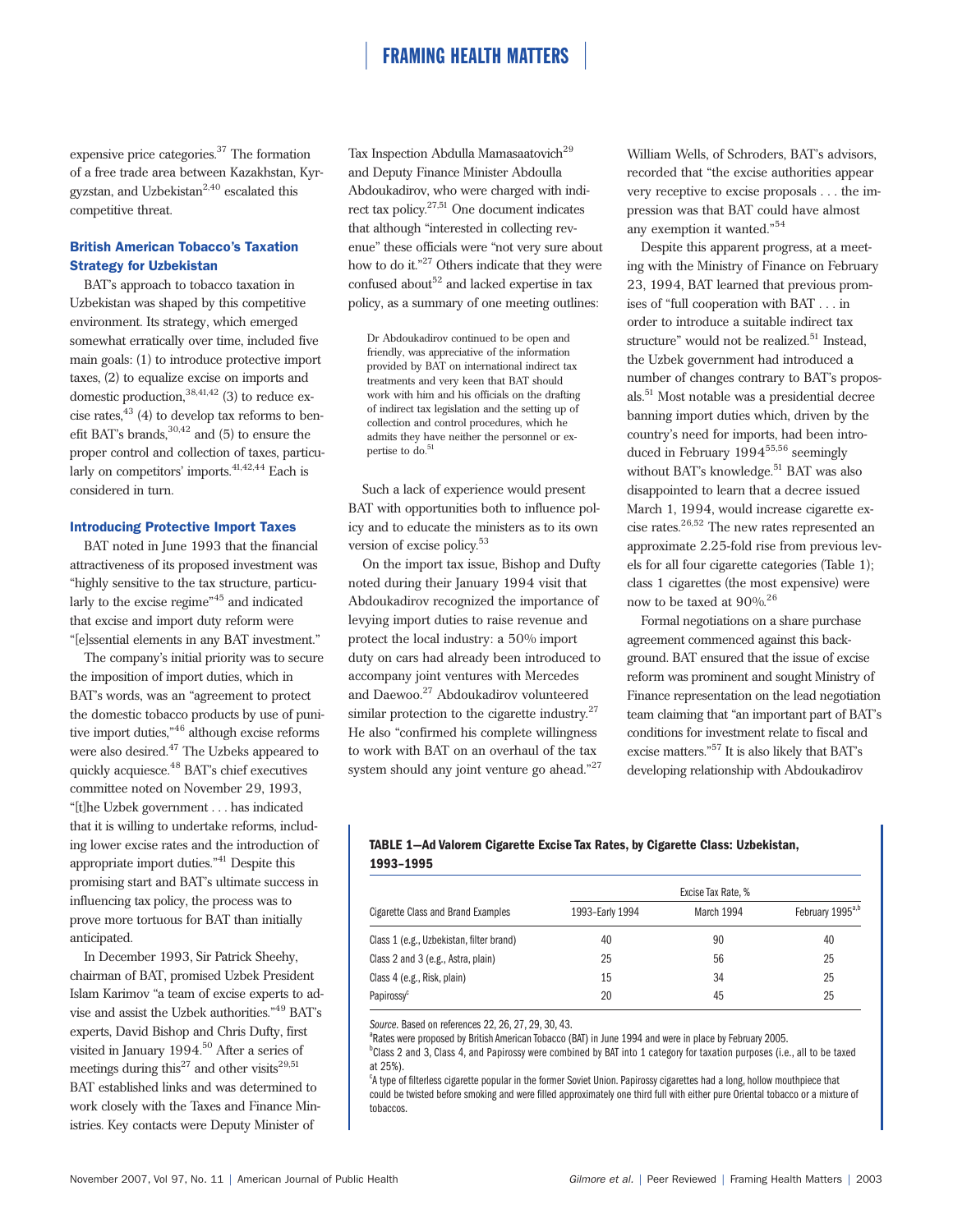underpinned this request, given his apparent willingness to follow BAT's advice.<sup>51-53</sup>

### Equalizing Excise Treatment of Imports and Domestic Production

After the February decree that banned import duties, BAT and its advisers changed their approach from securing import duties to ensuring the equal excise treatment of imports and domestic production.26,38,55,56,58 It was believed that this strategy would be sufficient to secure BAT's competitive advantage<sup>38,55</sup>:

If the new level playing field tax regime is properly applied, cigarettes entering Uzbekistan from outside the Commonwealth of Independent States should in any event reach the market at a price disadvantage to locally manufactured cigarettes owing to higher ex-factory prices, transportation costs, etc.<sup>5</sup>

Moreover, the imposition of protective import duties had not been totally abandoned, but just delayed until the market was predominantly supplied by domestic production. Pressing for too many anticompetitive measures was thought to be impractical, and the absence of import duties could, in the shortterm, benefit BAT, which was largely reliant on imports until production increased.38,55

On May 14, 1994, the share purchase agreement was signed $59,60$  and an annex reportedly outlined the tax reforms that were required.<sup>61</sup> The agreement had to be formalized by decree, so BAT pressure continued, mediated largely through Abdoukadirov who, documents suggest, would be able to shape the decree's excise proposals.<sup>43,53</sup>

BAT was sufficiently confident of its ability to push these changes through, so even before the decree was finalized, Neil Bruce-Miller, project leader for Central Asia, reported that "BAT Central Asia has gained government agreement that tax on imports will be the same as on local production."<sup>37</sup> Just 1 week later, on June 20, 1994, the decree was passed and specified that within 1 month the Ministry of Finance and State Tax Committee would submit proposals to the Cabinet of Ministers for an equal taxation regime.43,59 BAT took this to mean that it had been granted the level playing field for which it had argued.<sup>55</sup> Notes of a meeting BAT held with the Ministry of Finance on June 22 suggest that Abdoukadirov had influenced the wording of the decree.<sup>43</sup>

Although the decree specified that the Ministry of Finance would submit proposals on equal taxation by the July 20th deadline, BAT immediately set about preparing these proposals.<sup>43</sup> By mid-July BAT had developed proposals in both English and Russian "for inclusion in a reply from the Ministry of Finance to the Cabinet of Ministers under the terms . . . of the decree."<sup>62</sup> A series of meetings with the Ministry of Finance on July 13, 14, and  $15^{63,64}$  helped to ensure that BAT's proposals $62$  shaped the ministry's recommendations to the cabinet and had the desired effect.<sup>65</sup> The documents indicate that by the end of August, equalization of excise and value-added tax on imports and domestic production had been agreed upon and would be in force by September 1.<sup>66</sup> By February 1995, excise on imports was payable, $67$  although many imports were escaping taxation.<sup>22</sup>

Simultaneous with BAT's efforts to ensure an equal taxation regime, 3 additional goals from BAT's earlier taxation plans  $^{30,41,42,44}$ began to receive more emphasis in meetings with Abdoukadirov and his colleague Irina Golysheva,  $62-64$  head of the Fiscal Policy Unit.<sup>68</sup> These goals were to lower excise rates, revise the excise structure to benefit BAT's brands, and police the excise system (to ensure excise was paid in the country of origin on imports excluded from import taxes and that import duties were paid on the rest). $^{63-65}$  As with equalization of the  $\rm tax$ regime, throughout negotiations on these issues, the documents suggest a symbiotic relationship between BAT and the Ministry of Finance. The ministry appears to have been reliant on BAT for technical input. BAT's records suggest that Abdoukadirov was "expecting BAT to make full proposals on systems of collection and control of excise."<sup>43</sup> In turn, BAT was reliant on the ministry for political influence because the ministry's proposals to the Cabinet of Ministers would ultimately determine policy.<sup>63-65</sup>

#### Reducing Excise Rates

Although BAT had recognized that Uzbek excise rates were very low,<sup>27</sup> it had from the outset aimed to lower them.<sup>41</sup> The March 1994 decree raising the rates reignited this desire. Chris Dufty stated in

April that "[i]mmediate steps must be taken to ensure that the new rates contained in the Ministry of Finance Decree are not gazetted [sic]."<sup>26</sup> BAT sought to persuade Abdoukadirov that excise rates should be reduced.<sup>43</sup> It suggested 2 instead of the previous  $4^{27,29}$  tax categories, reducing the 90% rate to 40% for filter cigarettes and the 34–56% rates to 25% for plain cigarettes (Table 1).<sup>43</sup> Minutes of the June 22 meeting with the Ministry of Finance referred to above note that although "receptive to proposals," Abdoukadirov was unmoved by BAT's call for a reduction in the 90% rate.<sup>43</sup> BAT therefore planned for Dufty to prepare a paper that would demonstrate that the 90% rate would lead to large-scale smuggling, and a lower rate applied equally to all products would both avoid this growth in contraband and still ensure adequate government revenue.<sup>43</sup>

By July 13 it had become apparent that with cabinet approval, the Ministry of Finance could issue orders to repeal the 90% legislation.<sup>63</sup> Alongside its recommendations on an equal tax regime, BAT's tax proposal recommended reducing excise rates, again emphasizing the smuggling argument as justification.62 BAT's efforts to persuade Abdoukadirov of the need for lower excise rates appears to have paid off, because his proposals to the cabinet, which were submitted by the July 20 deadline, apparently reflected BAT's preferred 40% and 25% rates.<sup>65</sup> Bishop reported that:

The visit seemingly produced very positive results, in that BAT recommendations were accepted in full. . . . John Selby [Finance Director BAT Central Asia] will follow-up the actual response from the Ministry of Finance next Tuesday (19/7/94). If this is in line with my suggested response then I think we can say that the Ministry of Finance is definitely cooperating with BAT. If approved by the Council of Ministers (so effectively removing the 90% impediment) then for the time being the excise issue should not hinder the deal completion.  $\!63}$ 

By February 1995 the lower excise rates requested by BAT were in place.<sup>22</sup>

### Developing Tax Reforms to Benefit British American Tobacco's Brands

Because the government was relying on cigarette excise to provide substantial revenue,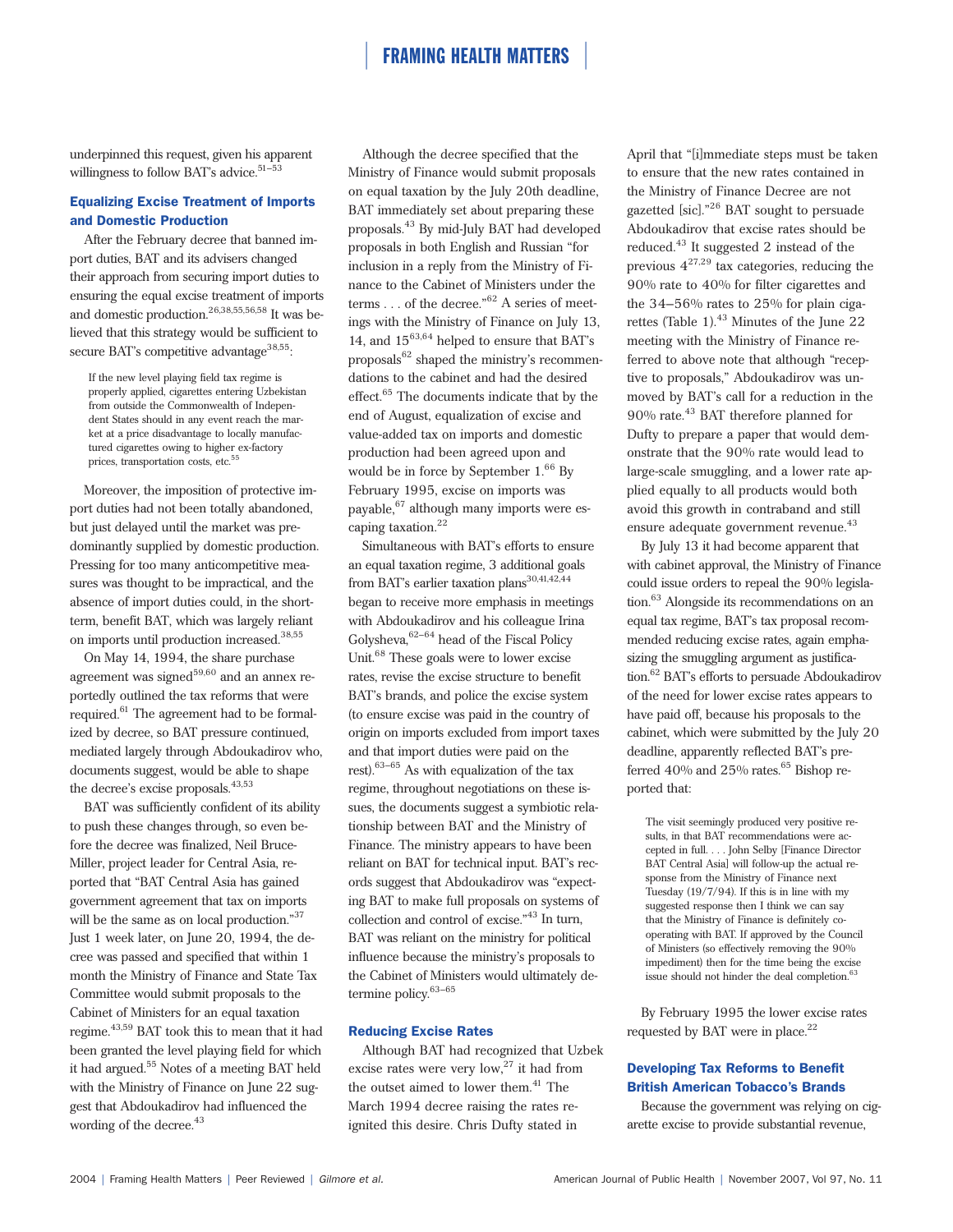#### **TABLE 2—Tobacco Tax Structures: Definitions**

| <b>Tax Type</b>                                  | Description                                                                                                                                                                                                                                                                                                                                                                                                                                                                                                                                                                                                                             |
|--------------------------------------------------|-----------------------------------------------------------------------------------------------------------------------------------------------------------------------------------------------------------------------------------------------------------------------------------------------------------------------------------------------------------------------------------------------------------------------------------------------------------------------------------------------------------------------------------------------------------------------------------------------------------------------------------------|
| Ad valorem tax: a percentage of the retail price | Tends to widen price differentials by making expensive brands<br>relatively more expensive. Offers governments the advantage<br>that tax is automatically increased with industry price increases.<br>Allows industry the advantage of controlling the tax level by<br>keeping its prices low (industry can lower its prices in response<br>to a tax increase, and prevent any public health benefit). Not<br>generally favored by the large transnational companies that tend<br>to sell expensive brands.                                                                                                                             |
| Specific tax: a fixed tax per cigarette          | Reduces price differentials by adding a fixed tax to every cigarette<br>regardless of its baseline price; thus, benefits manufacturers of<br>more expensive cigarettes and leads to cheaper brands' possibly<br>being withdrawn from the market. Offers industry the advantage<br>of raising its base price and profit without increasing the tax, and<br>governments the advantage of being able to substantially raise<br>price and tax revenue by a known amount; therefore, generally<br>favored for tobacco control. Specific taxes also are generally favored<br>by the large transnational companies that have expensive brands. |
| De-minimus tax: a set minimum tax per cigarette  | A specific tax set if and only if the ad valorem tax does not reach a set<br>minimum level.                                                                                                                                                                                                                                                                                                                                                                                                                                                                                                                                             |

BAT promoted various excise scenarios on the basis of their claimed revenue-earning potential. Documents indicate, however, that such scenarios were actually developed with uppermost consideration given to BAT's marketing and profit needs.<sup>69,70</sup> Selby alluded to the degree of deception involved in such efforts when referring to one of the scenarios in a fax to Bishop dated February 9, 1994:

This may be difficult to argue as it does not give more revenue and they will smell a rat. I must keep their present confidence that I am trying to be objective in helping them. $70$ 

On the basis of its marketing and production plans, BAT sought a structure that would benefit its brands at the expense of its competitors.27,42,71 As outlined above, the 2 main competitive threats were Philip Morris imports from neighboring Kazakhstan, principally the expensive premium brand Marlboro, and cheap imported brands. Thus, the inclusion of an ad valorem (percentage) tax would disadvantage Marlboro by making it more expensive relative to cheaper brands. Similarly, specific or de-minimus (fixed) taxes would cause a significant increase in the price of cheap brands being dumped on the market (Table 2), rendering them less competitive with BAT's

brands. BAT pressed for reductions or exemptions for its own products from both forms of excise which, in addition to the equal taxation on imports and domestic products already achieved, would further advantage its domestic production as Selby noted in January 1995:

1. The principle is to hit Marlboro by keeping the ad valorem system at around the present level for imports. Naturally I will try for a reduction on domestic rates but I can see the principle of differential tax being applied when they introduce Import Duties as from  $1.7.95.$  ...

2. As so much of the import market is at the bottom end and is already adversely impacting upon our pricing levels we are advocating a 'de-minus' [sic] specific rate to ensure the cheap produce being dumped here is hit. ... Ideally the minimum would not apply to us.  $\ldots$ <sup>71</sup>

On February 15, 1995, BAT hurriedly presented its proposals to Abdoukadirov, who had to complete his submission to the cabinet that night.<sup>69</sup> BAT's proposals stressed that low government revenues were attributable to tax evasion on imports (the present system could not be adequately policed) and the high proportion of cheap cigarettes (largely imports) in the market. $22$ 

BAT's recommendations focused on 4 main areas: $22$  first, retaining the BAT-devised ad valorem system of 40% on filtered and 25% on plain cigarettes on the grounds that "higher taxes [would be] received on higher priced cigarettes, particularly the high priced international brands," presumably (although not stated) Marlboro.<sup>22</sup> Second, they proposed adding a minimum tax level on imported cigarettes to both ensure that "acceptable revenues are always received" and "provide some degree of protection to domestic manufacturers from underpricing and dumping."<sup>22</sup> Third, they suggested the introduction of an import duty of between  $15\%$ and 25% to provide "further encouragement to all local industries."<sup>22</sup> The fourth recommendation was the introduction of a tax stamp or marker system, from which BAT again sought exemption.

It appears that the effect on prices would directly benefit BAT's planned brand strategy, notably its initial primary focus on the local filterless brand  $Astra<sup>22,71</sup>$  and its later introduction of other cheap local brands.<sup>72</sup>

### Collecting Taxes on Competitors' Imports

Tax marks, stamps, and banderoles are alternative ways of indicating, through marks on the packet, that tobacco taxes have been paid. Simultaneous with its negotiations on the detailed tax reforms described above, BAT had begun to press for the collection and policing of taxes on imports and suggested systems to ensure that imported cigarettes were taxed.22,43,62,63 It hoped to use the paper Dufty was producing for Abdoukadirov to suggest that high taxation rates would lead to smuggling (see *Reducing excise rates* above) to push this agenda<sup>43</sup>:

The note will also stress the vital importance to both Government revenue and the commercial viability of Tashkent tobacco factory of the vigorous policing of tax collection on imports. The concept of practical application of control procedures is giving M. of F. [Ministry of Finance] most difficulties at this time and our assistance is actively sought.<sup>43</sup>

BAT's response to this request for assistance again incorporated proposals to its own commercial advantage. $^{22}$  It wanted to be excluded from the controls for the first 12 to 18 months, during which time BAT would be largely reliant on imports. Given BAT's established use of smuggling as a market entry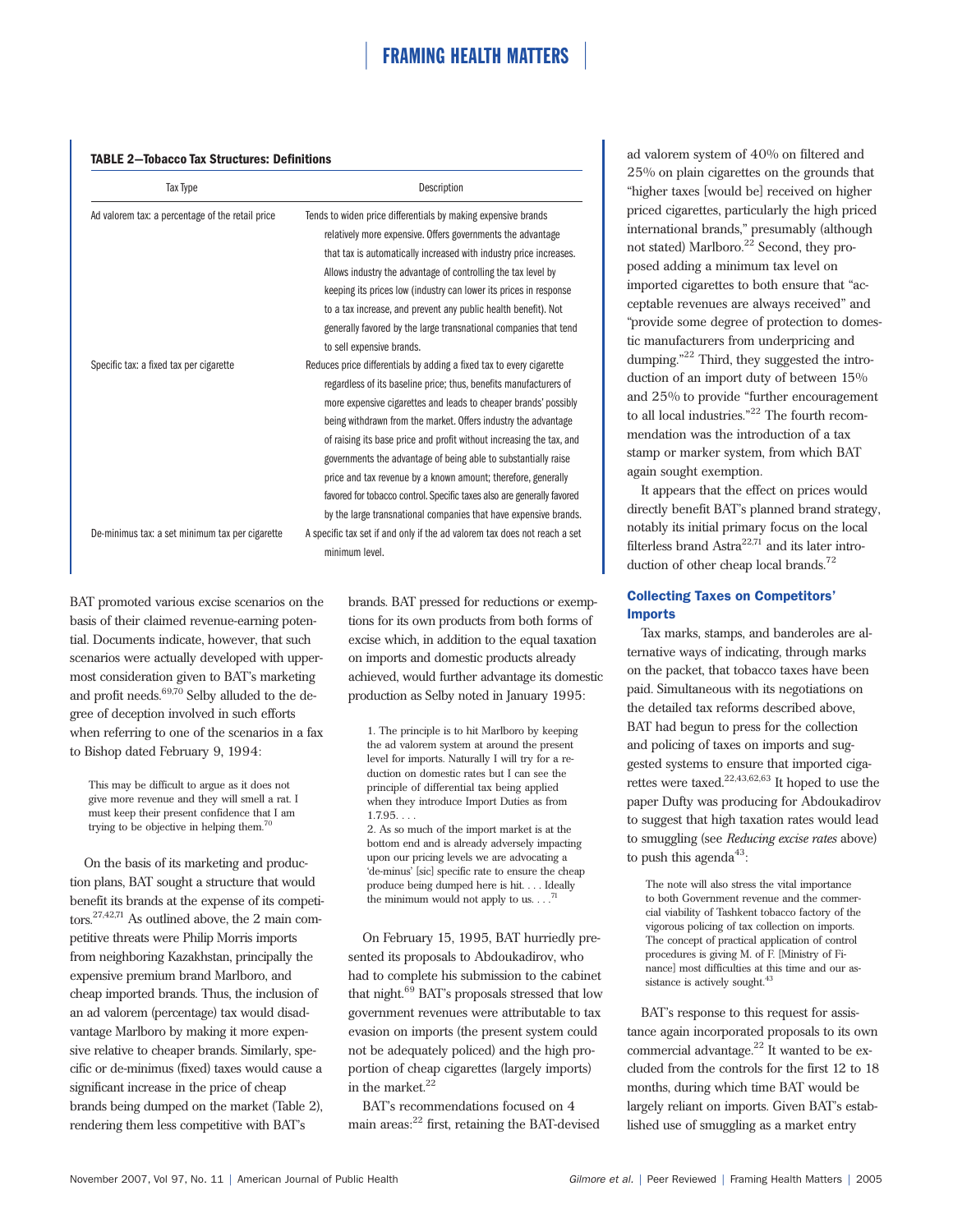strategy<sup>13,73</sup> in Uzbekistan and elsewhere, such an exclusion could also have served to facilitate BAT's contraband trade.

Once BAT had commenced manufacturing international brands locally, however, it would want these brands to be subject to the tax markers to prevent local consumers from recognizing the difference between domestically produced and imported brands, because American or European imports were perceived more favorably:<sup>39</sup>

As excise tax on locally produced cigarettes would be unchanged it is arguable whether tax stamps are needed at all for the domestic manufacturer. . . . In the longer term when production of international brands commences locally it would not be desirable for such brands to be differentiated from the same brands produced overseas. However, in the short term the domestic manufacturer has only just started to refurbish it's [sic] Tashkent factory. The application of tax stamps to packets requires the necessary equipment which is being planned. . . . A period of 12 to 18 months would therefore be required before stamps could be applied to locally produced cigarettes.<sup>22</sup>

One month later, John Selby reported that BAT was given exactly what it had been aiming for on both the policing and new excise systems:

Irena Golyshava has called to say that the President has given his verbal agreement to a banderole system [a hand written note says "I think they mean a tax marker system!"]. I believe this to be only the first step as Bahkrom Ibragimov (Customs Head) has been told to start up the various committees for implementation. Naturally I am making myself available to give further advice. . . . Incidentally I believe the trip paid other dividends. We have been able to completely reorganise the calculation and payment of taxes exactly as we wanted. $^{74}$ 

BAT's subsequent corporate social responsibility report on Uzbekistan indicates that tax stamps were introduced in  $1996^{75}$  and external sources confirm that duty stamps are now in place.<sup>76,77</sup> Moreover, as BAT had desired, $^{22}$  licensing is now required for import and export, as well as wholesale and retail distribution.76

#### Update

The price of cigarettes in Uzbekistan is now the lowest of all countries in the World Health Organization's Europe region, including those with which it is economically comparable. The retail price of the most popular

or cheapest local brand of cigarettes in Uzbekistan is \$0.01 for 20 cigarettes. The next lowest price, in Russia, is ten times higher at \$0.1, or three times higher when compared on purchasing power parity.<sup>76</sup> Given the marked disparity between the excise rates BAT successfully imposed and the World Bank–recommended rates of two thirds to four fifths of the retail price of cigarettes,<sup>9</sup> such low prices are not surprising and must, along with the marked increases in advertising,  $11,72$  have underpinned the reported increases in cigarette consumption<sup>78</sup> and sales.<sup>67</sup>

### **DISCUSSION**

BAT thoroughly redesigned Uzbekistan's tobacco taxation system to advance corporate objectives. BAT's major investment in the Uzbek economy, combined with its use of high-level contacts, exploitation of the lack of local expertise, and use of half truths enabled BAT to secure key objectives. Such successes included the introduction of excise and valueadded tax on imports, a significant (approximately 50%) reduction in excise on cigarettes, the design of an excise system to benefit its brands and disadvantage those of its competitors, and the introduction of a tax stamp system that disadvantaged its competitors. The only one of its original goals not achieved by 1995, when these documents end, was the introduction of import duties (although BAT was still hopeful that this would occur). As one of the first papers to explore TTC influence in a low-income country, we note the remarkable extent to which a single transnational corporation was able to influence public policy.

The changes to tax policy all occurred in the context of privatization of the state-owned monopoly and BAT's investment, which gave BAT both the incentive and economic leverage to influence policy. Our findings suggest that TTC investment can jeopardize the chances of implementing an appropriate excise regime, which is essential to counter the predicted price fall of privatization and its negative effects on public health. Our findings also suggest that the implementation of effective tobacco control policies, including increases in excise, needs to occur before privatization if it is to have any chance of success.

Other evidence supports our contention that both privatization and TTC investment are likely to undermine tobacco control. We have previously established that BAT overturned effective tobacco control legislation in Uzbekistan and sought to influence advertising policy when planning to invest elsewhere.<sup>11</sup> Further documents suggest that wherever in the former Soviet Union it sought to acquire stateowned factories that were being privatized, BAT aimed to influence tax policy. In Ukraine, where BAT successfully acquired the Prilucky tobacco factory, $79-82$  it lobbied for lower cigarette taxes $82$  and other changes to the structure of cigarette taxation,  $80-82$  despite admitting that cigarettes were "extremely cheap."81 Marked reductions in excise rates during the period 1993 to 1995 suggest BAT was successful and, predictably, resulted in a significant fall in state revenues.<sup>83</sup> In Belarus, where BAT made a concerted but unsuccessful attempt to establish a joint venture, a key investment condition was the implementation of favorable tax systems.<sup>84</sup> When interested in acquiring the Bishkek tobacco factory in Kyrgyzstan, BAT's investment conditions included a reduction in excise on domestically produced cigarettes, combined with other changes to the tax system that would protect its position.<sup>85-91</sup>

Further evidence, including claims that the Baltic governments contravened promises of favorable taxation rates and document-based evidence from Hungary, suggests that BAT is not the only tobacco corporation that expects excise concessions when investing. $1,92-95$  Four other tobacco transnational companies, Philip Morris International, Japan Tobacco International, Imperial Tobacco Group, and Gallaher Limited, are among the many major commercial sponsors of the International Tax and Investment Center (ITIC, http://www.iticnet. org). This claims to be an independent nonprofit research and education foundation on tax and investment policy in the former Soviet Union. Yet all 3 reports concerning cigarette taxation listed on its Web site present a markedly one-sided viewpoint.

Given the International Monetary Fund's global promotion of privatization on the basis of its proclaimed economic benefits, it is important to note that our findings suggest that the opposite may occur: as a result of BAT's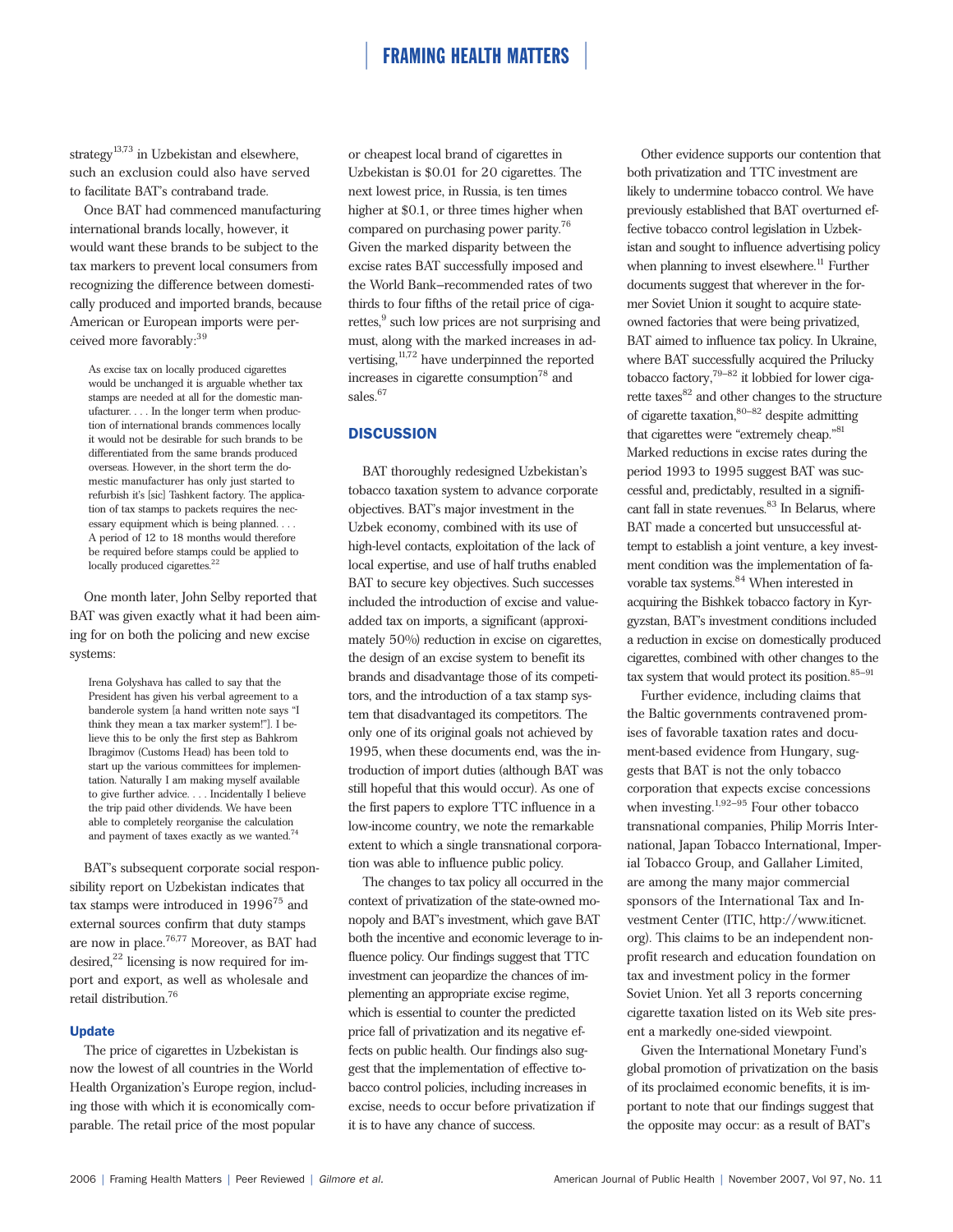dedicated lobbying, excise rates were reduced. Government revenues will have been further depleted through smuggling $^{13,32}$  and the numerous other fiscal privileges and exemptions BAT negotiated.<sup>2</sup> For similar reasons, our findings are also important given BAT's efforts to encourage governments to accept its investment by alleging that this would increase excise revenues.<sup>21</sup>

Our findings suggest that privatization and TTC investment are antithetical to the implementation of effective tobacco excise policies. Combined with a growing body of evidence for the failure of tobacco industry privatization to secure its expected benefits and its potential for serious negative consequences for public health, $1,2,4-6,11$  we believe this research underlines the urgent need for the International Monetary Fund to review its approach to tobacco industry privatization. It should commission a full evaluation of the short- and long-term health and economic effects of privatization that takes into account the wider economic impacts of tobacco use.<sup>9</sup> Because of the negative impacts of tobacco industry privatization documented thus far, it would appear inappropriate to privatize state-owned tobacco industries until such work is complete. However, if tobacco industry privatization is to occur, a number of steps should be taken to minimize the likely consequences for public health. These should include conducting a health impact assessment of the proposed privatization to identify danger points and mitigate their effect, ensuring that privatization is preceded by effective tobacco control legislation, including effective excise policies and controls on smuggling, and basing such legislation on the advice of independent tobacco control experts rather than TTCs or their agents. Privatization deals should be conducted openly to prevent associated deals that compromise public health and should include agreements that prevent the TTCs from rolling back legislation that has already been put in place.

Finally, the negative public health effects of tobacco industry privatization outlined here and elsewhere, $1,2,5,6,11$  and attributable in large part to the change from a state-owned to a privately-owned supplier, underline the need for a supply-side approach to tobacco control

and for serious consideration of alternatives to industry privatization. Our evidence that BAT redesigned tobacco taxation and overturned other effective tobacco control legislation in Uzbekistan $11$  illustrates the argument made by Callard and colleagues that private tobacco corporations will always try to defeat, weaken, and violate tobacco control measures in their drive for profit. Recent suggestions of novel and alternative ways of supplying tobacco therefore warrant further consideration.<sup>96-98</sup> The imposition of a public health mandate on a state-run tobacco industry could, for example, provide a useful alternative to privatization.  $96,97$ 

#### About the Authors

*At the time of this study, Anna Gilmore, Jeff Collin, and Joy Townsend were with the London School of Hygiene and Tropical Medicine, London, England.*

*Requests for reprints should be sent to Ela Gohil, London School of Hygiene and Tropical Medicine, Keppel Street, London, WC1E 7HT UK (e-mail: ela.gohil@lshtm.ac.uk). This article was accepted February 14, 2006.*

#### **Contributors**

A. Gilmore developed the concept for this paper; conducted the background work, document searching, indexing, analysis, and interviews; and drafted and revised the article. J. Collin and J. Townsend assisted with document searching and drafting and revising the article.

#### **Acknowledgments**

This research was supported by the National Cancer Institute, US National Institutes of Health, (grant R01 CA91021–01) The authors also received funding from the Wellcome Trust, Health Canada, and Cancer Research UK for the creation of the BAT Document Archive.

We thank Yuri Loshmanov for helping with interviews in Russian and for those who were willing to talk to us despite the obvious risks. We also thank Nadja Doyle, Melanie Batty, and Ela Gohil for administrative help.

#### Human Participant Protection

No protocol approval was required for this study.

#### **References**

1. Gilmore A, McKee M. Tobacco and transition: an overview of industry investments, impact and influence in the former Soviet Union. *Tob Control.* 2004;13:136–142.

2. Gilmore A, Collin J, McKee M. The invisible hand: how BAT precluded competition in Uzbekistan. *Tob Control.* 2007;16:239–247.

3. PricewaterhouseCoopers. Uzbekistan: a business and investment guide. March 2004.

4. Weissman R, White A. *Needless Harm: International Monetary Fund Support for Tobacco Privatization and for Tobacco Tax and Tariff Reduction and the Cost*

*to Public Health.* Washington, DC: Essential Action; 2002.

5. Gilmore A, Radu-Loghin C, Zatushevski I, McKee M. Pushing up smoking incidence: plans for a privatized tobacco industry in Moldova. *Lancet.* 2005;365: 1354–1359.

6. Gilmore A, McKee M. Exploring the impact of foreign direct investment on tobacco consumption in the former Soviet Union. *Tob Control.* 2005;14:13–21.

7. World Health Organization Tobacco Free Initiative. *Building Blocks for Tobacco Control: a Handbook.* Geneva: World Health Organization; 2004.

8. Ranson K, Jha P, Chaloupka F, Nguyen S. The effectiveness and cost-effectiveness of price increases and other tobacco control policies. In: Jha P, Chaloupka F, eds. *Tobacco Control in Developing Countries.* Oxford, England: Oxford University Press; 2000.

9. The World Bank. *Curbing the Epidemic: Governments and the Economics of Tobacco Control.* Washington, DC: The World Bank; 1999.

10. MacKay J, Eriksen M. *The Tobacco Atlas*. Geneva, Switzerland: World Health Organization; 2002.

11. Gilmore A, Collin J, McKee M. British American Tobacco's erosion of health legislation in Uzbekistan. *BMJ*. 2006;332:355–358.

12. Collin J, Lee K, Gilmore A. Unlocking the corporate documents of British American Tobacco: an invaluable global resource needs radically improved access. *Lancet.* 2004;363:1746–1747.

13. Gilmore A, McKee M. Moving east: how the transnational tobacco companies gained entry to the emerging markets of the former Soviet Union. Part I: Establishing cigarette imports. *Tobacco Control.* 2004; 13:143–150.

14. Lee K, Gilmore A, Collin J. Looking inside the tobacco industry: revealing insights from the Guildford Depository. *Addiction.* 2004;99:394.

15. Forster N, The Analysis of Company Documentation. In: Cassell C, Symon G, eds. *Qualitative Methods in Organizational Research. A Practical Guide*. London, England: Sage Publications; 1994.

16. Hill MR. Archival strategies and techniques. *Qualitative Research Methods.* Vol. 31. Newbury Park, Calif: Sage Publications; 1993.

17. Monbiot G. Britain and the US claim a moral mandate–and back a dictator who boils victims to death. *The Guardian.* October 28, 2003:21.

18. Wagstyl S, Gorst I. UN demands independent probe into Uzbek killings. *Financial Times*. May 18, 2005. Available at http://www.ft.com. Accessed October 2, 2007.

19. BATCo Five-Year Plan 1993–1997. Company Plan. February 24, 1993. British American Tobacco. Bates no. 500008637–8718. Available at: http://bat. library.ucsf.edu/data/a/c/m/acm70a99/acm70a99.pdf. Accessed July 24, 2007.

20. D Bishop. Key Area Paper: Indirect Taxation of Tobacco Products. March 1995. British American Tobacco. Bates no. 503911771–503911780. Available at: http://bat.library.ucsf.edu/data/h/f/k/hfk11a99/ hfk11a99.pdf. Accessed July 24, 2007.

21. Gilmore A, McKee M. Moving east: how the transnational tobacco companies gained entry to the emerging markets of the former Soviet Union. Part II: An overview of priorities and tactics used to establish a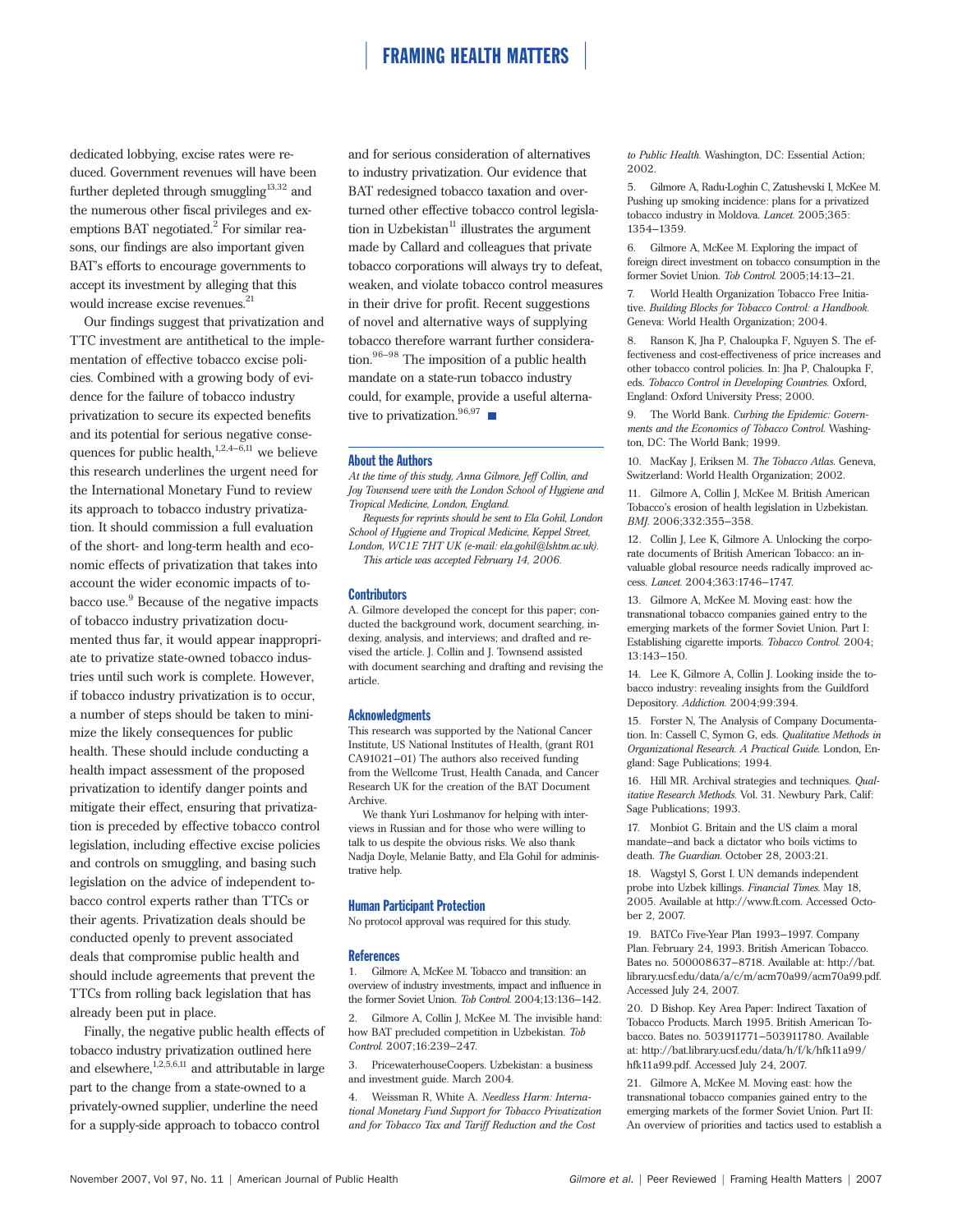manufacturing presence. *Tob Control.* 2004;13: 151–160.

22. Selby J, Bishop D. Proposal on excise taxation for imported cigarettes into Uzbekistan. British American Tobacco. February 15, 1995. Guildford Depository. Bates no. 600507451–9. Available at: http://www. lshtm.ac.uk/cgch/tobacco/AJPH%20references/ Ref%2022,%20Proposal%20on%20excise%20 taxation%20for%20imported%20cigaretted%20into% 20Uzbekistan.pdf. Accessed April 20, 2007.

23. Draft 2, Project Umpire. Skeleton business plan. British American Tobacco. February 1, 1994. Guildford Depository. Bates no. 600507395–420. Available at: http://www.lshtm.ac.uk/cgch/tobacco/ AJPH%20references/Ref%2023,%20Draft%202,% 20Project%20Umpire,%20Skeleton%20business%20 plan.pdf. Accessed April 20, 2007.

24. British American Tobacco. Investment proposal by the Uzbek state joint stock concern for the food industry of the Republic of Uzbekistan ("Uzpischeprom" and the BAT Group of Companies "BAT") for the establishment and development of a joint venture. March 25, 1994. Guildford Depository. Bates no. 203459327–43. Available at: http://bat.library.ucsf.edu/data/m/n/r/ mnr87a99/mnr87a99.pdf. Accessed April 20, 2007.

25. Wells W. Projects Umpire and Kant. Final notes of visit to Central Asia, 15–19 November, 1993. British American Tobacco. December 17, 1993. Guildford Depository. Bates no. 203835042–61. Available at: http://bat.library.ucsf.edu/data/z/x/s/zxs70a99/ zxs70a99.pdf. Accessed April 20, 2007.

26. Dufty C. Uzbekistan: Cigarette indirect tax treatment. British American Tobacco. April 22, 1994. Guildford Depository. Bates no. 600507764–6. Available at: http://www.lshtm.ac.uk/cgch/tobacco/ AJPH%20references/Ref%2026,%20Cigarette%20 indirect%20tax%20treatment.pdf. Accessed April 20, 2007.

27. Bishop D. Uzbekistan: Tobacco taxes, visit by DJ Bishop and CD Dufty—10–14 January 1994. British American Tobacco. January 19, 1994. Guildford Depository. Bates no. 600507821–7. Available at: http:// www.lshtm.ac.uk/cgch/tobacco/AJPH%20references/ Ref%2027,%20Tobacco%20taxes.pdf. Accessed April 20, 2007.

28. British American Tobacco. Project Umpire. October 25, 1993. Guildford Depository. Bates no. 301728296–307. Available at: http://bat.library.ucsf. edu/data/k/u/z/kuz16a99/kuz16a99.pdf. Accessed April 20, 2007.

29. Wells W. Uzbekistan: Draft letter to the Deputy Minister of Tax Inspection. British American Tobacco. December 23, 1993. Guildford Depository. Bates no. 203834999–5002. Available at: http://bat.library. ucsf.edu/data/r/x/s/rxs70a99/rxs70a99.pdf. Accessed April 20, 2007.

30. British American Tobacco. Draft 1. Project Umpire skeleton business plan. [date unknown] Guildford Depository. Bates no. 301734376–406. Available at: http://bat.library.ucsf.edu/data/z/c/r/ zcr87a99/zcr87a99.pdf. Accessed April 20, 2007.

31. Abery S. Central/eastern Europe briefing note. British American Tobacco. August 26, 1992. Guildford Depository. Bates no. 502577451–6. Available at: http://bat.library.ucsf.edu/data/u/l/a/ula47a99/ ula47a99.pdf. Accessed April 20, 2007

32. Herter U. Note to the TSG 1c./11.5.94. Central

Asia and the Caucasus. British American Tobacco. May 4, 1994. Guildford Depository. Bates no. 500036164–6. Available at: http://bat.library.ucsf.edu/data/e/j/z/ ejz70a99/ejz70a99.pdf. Accessed April 20, 2007.

33. Smith S. Questions raised by feasibility study, investment proposal and audit reports on Uzbekistan. British American Tobacco. May 1994. Bates no. 503905969–72. Available at: http://bat.library.ucsf. edu/data/s/f/k/sfk90a99/sfk90a99.pdf. Accessed April 20, 2007.

34. Collin J, LeGresley E, MacKenzie R, Lawrence S, Lee K. Complicity in Contraband: British American Tobacco and Cigarette Smuggling in Asia. *Tob Control.* 2004;13(supp II):ii96-ii111.

35. Joossens L, Raw M. How can cigarette smuggling be reduced? *BMJ.* 2000;321:947–950.

36. Joossens L, Raw M. Cigarette smuggling in Europe: who really benefits? *Tob Control.* 1998;7: 66–71.

37. Aitken D. Minutes of BAT Central Asia/BATCo/ CATCF/B&W/NBD meeting held in Tashkent June 10, 1994. British American Tobacco. June 14, 1994. Guildford Depository. Bates no. 203459365–74. Available at: http://bat.library.ucsf.edu/data/n/a/s/ nas87a99/nas87a99.pdf. Accessed April 20, 2007.

38. Wells W. Project Umpire, import duties. British American Tobacco. June 24, 1994. Guildford Depository. Bates no. 600507677–9. Available at: http:// www.lshtm.ac.uk/cgch/tobacco/AJPH%20references/ Ref%2038,%20Project%20Umpire,%20Import%20 Duties.pdf. Accessed April 20, 2007.

39. Sims D. Marketing report Uzbekistan. Field visit 6/10/93 to 15/10/93. British American Tobacco. October 15, 1993. Guildford Depository. Bates no. 203465873–93. Available at: http://www.lshtm.ac. uk/cgch/tobacco/AJPH%20references/Ref%2039, %20Marketing%20Report%20Uzbekistan.pdf. Accessed April 20, 2007.

40. Reuters. Uzbekistan: Uzbekistan and Kazakhstan to form Economic Union. British American Tobacco. January 10, 1994. Guildford Depository. Bates no. 503801161–2. Available at: http://bat.library.ucsf.edu/ data/i/q/d/iqd90a99/iqd90a99.pdf. Accessed April 20, 2007.

41. Herter U, Brookes N. Extracts of minutes of meeting of the Chief Executive's Committee held on Monday, 29th November 1993. BAT Industries Uzbekistan. British American Tobacco. November 29, 1993. Guildford Depository. Bates no. 202208940–2. Available at: http://bat.library.ucsf.edu/data/t/u/g/tug67a99/ tug67a99.pdf. Accessed April 20, 2007.

42. Bishop D. Uzbekistan Excise. British American Tobacco. January 31, 1994. Guildford Depository. Bates no. 600507829. Available at: http://www.lshtm. ac.uk/cgch/tobacco/AJPH%20references/Ref%2042, %20Uzbekistan-Excise.PDF. Accessed April 20, 2007.

43. Bishop D. Uzbekistan visit 20/21 June. British American Tobacco. June 22, 1994. Guildford Depository. Bates no. 600507656–8. Available at: http:// www.lshtm.ac.uk/cgch/tobacco/AJPH%20references/ Ref%2043,%20Uzbekistan%20visit%2020-21% 20June.pdf. Accessed April 20, 2007.

44. British American Tobacco. Uzbekistan Cigarette Market. January 12, 1994. Guildford Depository. Bates no. 203835011–8. Available at: http://bat.library.ucsf. edu/data/t/x/s/txs70a99/txs70a99.pdf. Accessed April 20, 2007.

45. Herter U. Note to the CEC: Uzbekistan. Secret. British American Tobacco. June 10, 1993. Guildford Depository. Bates no. 203832336–40. Available at: http://bat.library.ucsf.edu/data/b/p/a/bpa26a99/bpa2 6a99.pdf. Accessed April 20, 2007.

46. Wells W. Project Umpire: issues for Dr Khamidov et al. and revised draft BAT's proposed investment in Uzbekistan. Issues for discussion. British American Tobacco. November 29, 1993. Guildford Depository. Bates no. 301728237–41. Available at: http://bat. library.ucsf.edu/data/u/t/z/utz16a99/utz16a99.pdf. Accessed April 20, 2007.

47. Herter U. Note to the CEC: Uzbekistan. Secret. British American Tobacco. July 5, 1993. Guildford Depository. Bates no. 203832600–2. Available at: http://bat.library.ucsf.edu/data/q/q/a/qqa26a99/ qqa26a99.pdf. Accessed April 20, 2007.

48. British American Tobacco. Note of a lunch with Dr Khamidov of UPP at Windsor House of Tuesday 23rd November 1993 at 1245 hrs. November 23, 1993. Guildford Depository. Bates no. 301728270–3. Available at: http://bat.library.ucsf.edu/data/g/u/z/ guz16a99/guz16a99.pdf. Accessed April 20, 2007. 49. Bruce-Miller N. Uzbekistan file note. Chairman's visit 14–16/12/93. British American Tobacco. Decem-

ber 17, 1993. Guildford Depository. Bates no. 203835033–4. Available at: http://bat.library.ucsf. edu/data/w/x/s/wxs70a99/wxs70a99.pdf. Accessed April 20, 2007.

50. British American Tobacco. Note of meeting held at 1430 hrs on Monday, 20th December, 1993 at Windsor House. December 20, 1993. Guildford Depository. Bates no. 203835026–32. Available at: http://bat.library.ucsf.edu/data/v/x/s/vxs70a99/ vxs70a99.pdf. Accessed April 20, 2007.

51. Dufty C. Uzbekistan indirect tax meeting with Ministry of Finance. British American Tobacco. March 3, 1994. Guildford Depository. Bates no. 600507694–7. Available at: http://www.lshtm.ac.uk/cgch/tobacco/ AJPH%20references/Ref%2051,%20Uzbekistan-Indirect%20tax%20meeting%20with%20ministry% 20of%20finance.pdf. Accessed April 20, 2007.

52. Unknown. Project Umpire, Fiscal Working Group meeting, Thursday April 21st at 3pm. British American Tobacco. April 21, 1994. Guildford Depository. Bates no. 600507769–70. Available at: http://www.lshtm. ac.uk/cgch/tobacco/AJPH%20references/Ref%2052, %20Fiscal%20Working%20Group%20Meeting.pdf. Accessed April 20, 2007.

53. Wells W. Project Umpire: excise and VAT reform proposals. British American Tobacco. June 9, 1994. Guildford Depository. Bates no. 600507755. Available at: http://www.lshtm.ac.uk/cgch/tobacco/ AJPH%20references/Ref%2053,%20Excise%20and %20VAT%20reform%20pr.PDF. Accessed April 20, 2007.

54. Wells W. Project Umpire: notes from visit to Tashkent, Tuesday 11th to Friday 14th January 1994. British American Tobacco. January 20, 1994. Guildford Depository. Bates no. 600507380–5. Available at: http://www.lshtm.ac.uk/cgch/tobacco/ AJPH%20references/Ref%2054,%20notes%20from %20visit%20to%20Tashkient.pdf. Accessed April 20, 2007.

55. Brookes N. Note to Mr U G V Herter. British American Tobacco. June 22, 1994. Guildford Depository. Bates no. 600507684–5. Available at: http:// www.lshtm.ac.uk/cgch/tobacco/AJPH%20refer-